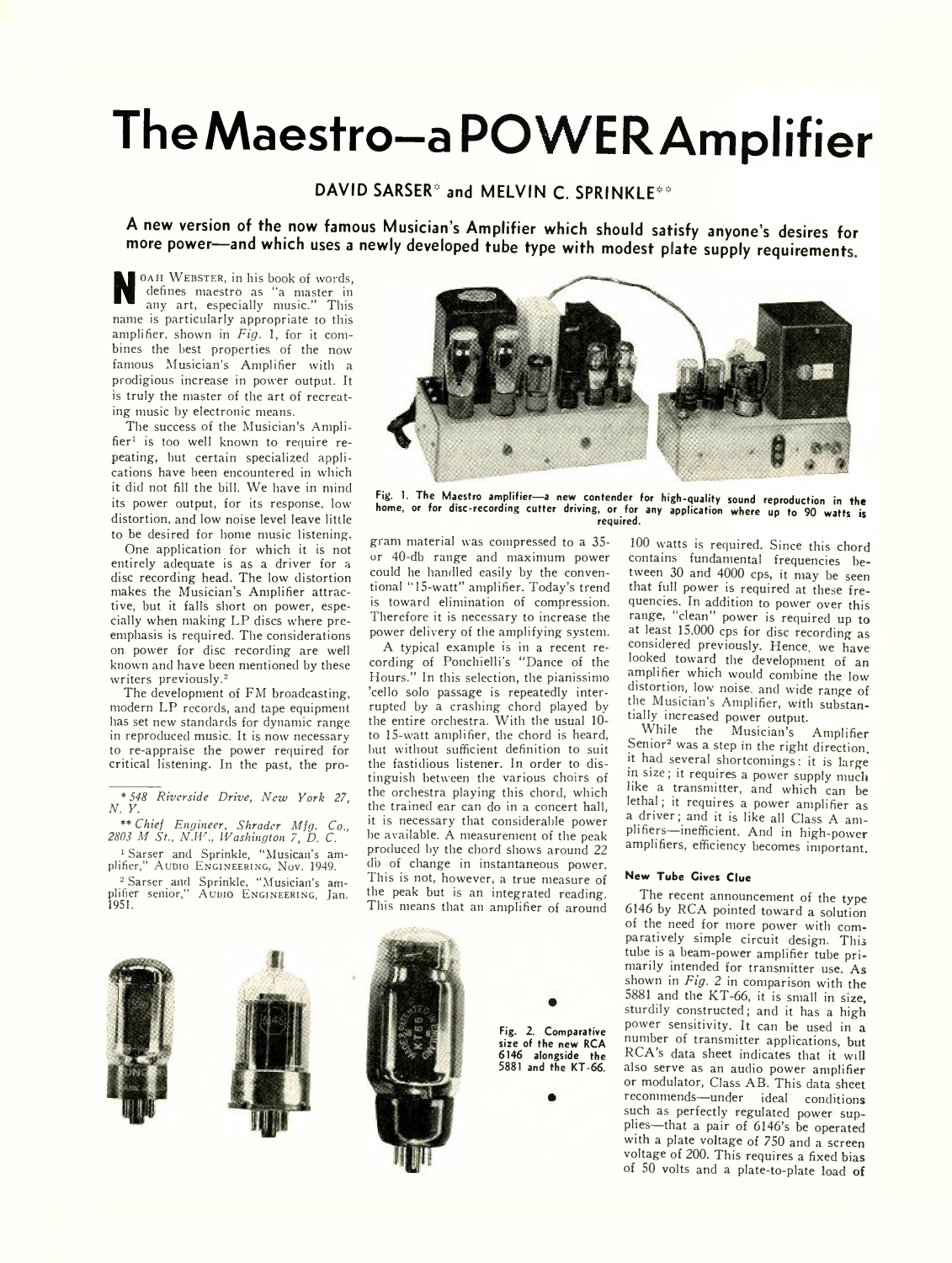![](_page_1_Figure_0.jpeg)

**Fig. 3. Complete schematic of the Maestro. Note similarity to the Musician's amplifier.**

8000 ohms. Under these conditions, the power output is approximately 120 watts into a plate-to-plate resistor. As a practical matter, we have departed slightly from these conditions and obtained a sine-wave power output of 90 watts from 25 to 30,000 cps. All this and Class AB, too, with no driver and no grid-current problems. The 6146 can be operated readily with resistance coupling from a voltage amplifier—and thus may be said to be a "jolly good bottle."

Having found a satisfactory tube type, the next problem was to find a suitable output transformer. Search of transformer catalogs failed to reveal one which would meet all requirements, so a conference was held with E. B. Harrison, of Peerless. On hearing the problem he said, "I think I can do it." Subsequently he has admitted it was a tough one. However, Harrison designed and built an output transformer for the 6146, and although originally built especially for this first amplifier, it is now in the Peerless line as type S-268-Q. When tested in a matched network, the response is within 1 db from 10 cps to 100,000 cps. Primary impedance is 8000 ohms, and it will handle 50 watts at 20 cps, and at least 80 watts mid-range. When used in a feedback amplifier where the source impedance is 10 per cent or less of the reflected primary impedance, the transformer will deliver close to 80 watts with no visible distortion at 20 cps. Primary inductance at 5 volts, 60 cps, is greater than 200 henries, while at 80 watts the inductance is aproximpately 800 henries, yet the leakage inductance referred to the primary is around 7 mh. The d.c. resistance of the primary is 115 ohms, and the inser- $\overline{\cdot}$ tion loss around 7 per cent. Small in size for its power rating this transformer has proved to be excellent in perform-

![](_page_1_Figure_5.jpeg)

**Fig. 4. Schematic of the No. 1 power supply, which employs two conventional receiver power transformers and the bias-supply transformer.**

ance, and will pass a 30,000 cps square wave with a vertical rise and a flat top.

## **The Voltage A m plifier**

Large triodes like the 845 have a high bias, and transformer coupling is almost a necessity. A power amplifier of some size is also required to produce the necessary voltage. The 6146, in common with other beam tubes, operates at a reasonable bias of 50 volts. It requires around 35 volts r.m.s. per tube, or 70 volts for a push-pull pair for grid excitation, and this is quite in line with the 807 or 5881 drive requirements in the Musician's Amplifier. Thus, the voltage amplifier of the earlier amplifier was adopted without change, as is observed from the schematic, *Fig.* 3.

Design of the power supply proved to be a bigger job. In the Musician's Amplifier Senior, the power supply resembled that of a small transmitter, and the problem was current capacity and high voltage. In the Maestro amplifier, the problem is regulation, since operation is Class AB. According to the data sheet, the plate current for a pair of tubes goes from a quiescent 57 ma to a peak of 227 ma, while the screen current changes from 1 ma quiescent to 27 ma at 120 watts. Another problem was to obtain the 750 volts with the choke input that good regulation dictates. One solution was found by using two receiver-type transformers with the highvoltage windings in series. The primaries are paralleled across 117 volts a.c. and the secondaries are phased so as to obtain 1600 volts r.m.s. from rectifier plate to plate. The two-transformer scheme also provides the several 6.3-volt heater windings which are required.

The rectifiers employed are the highvacuum, high-voltage 5R4GY, ideal for heavy-duty use. Two are used in parallel. In preliminary work, a swinging choke was used as input to the filter but it was found that a conventional smoothing choke works just as well. The requirements of sufficient minimum inductance and low d.c. resistance are met by the unit selected. The single high-voltage filter capacitor is oil filled.

One of the important requirements in obtaining high quality from beam tubes is regulation of screen voltage. This is not always mentioned in connection with amplifier construction articles and so does not receive the recognition it deserves. In our preliminary work we used VR tubes to regulate the screen voltage but had poor luck. By the time the screen voltage was stable, the VR tubes were well past their rated currents. Therefore the VR tubes were abandoned and an electronically regulated supply installed. A triode-connected 5881 is used as a pass tube, and a 6SJ7 is used as the control tube, with a VR-75 supplying the reference voltage. Bleeder current is passed through the VR-75 so that changes in 6SJ7 current have no effect.

#### **Power Supply Circuits**

Referring to the schematics for the power supplies—*Figs.* 4 and 5—it will